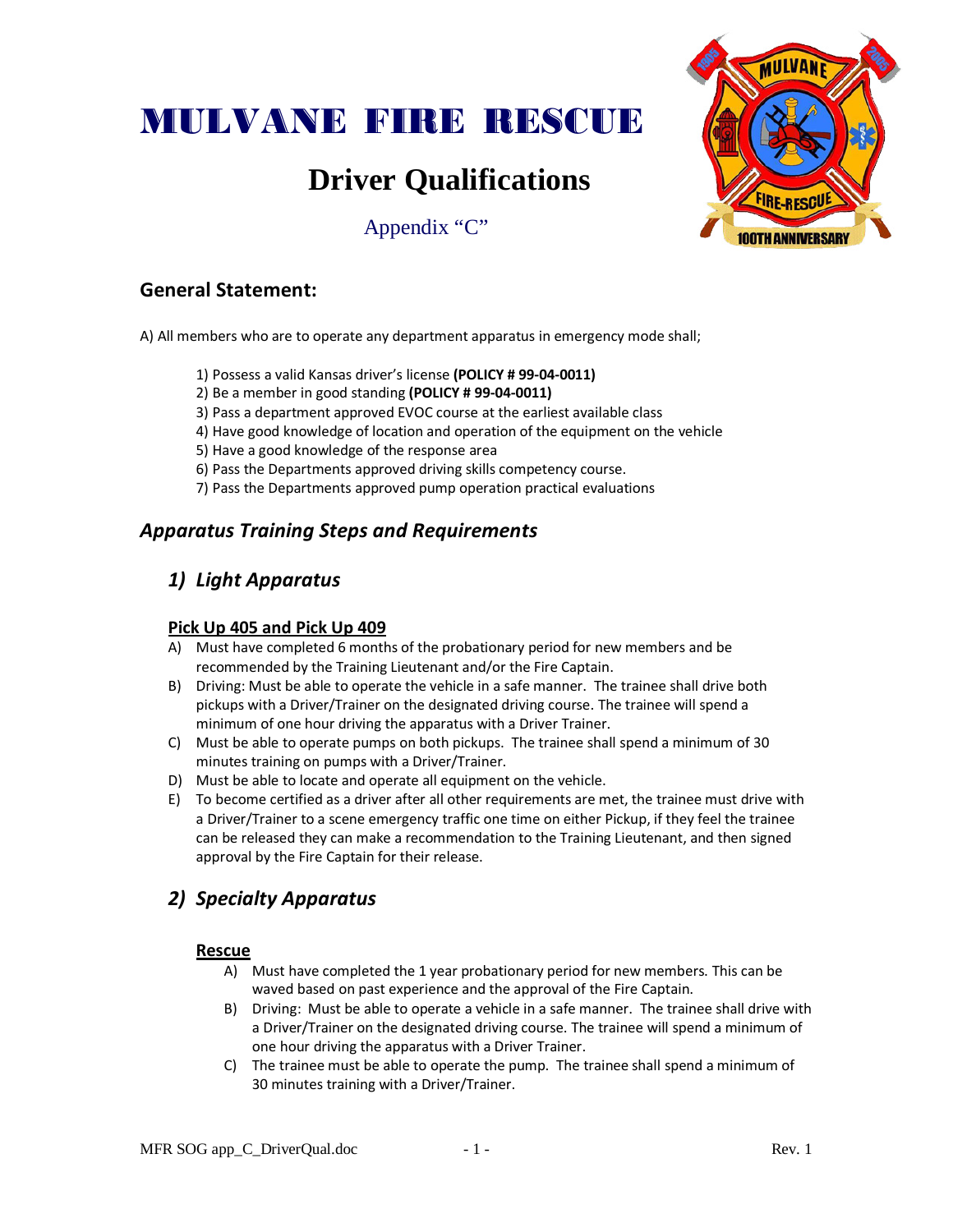# **Driver Qualifications**



### Appendix "C"

- D) The trainee shall be able to operate all equipment located on the Rescue Squad. A minimum of two hours shall be spent learning this equipment.
- E) To become certified as a driver after all other requirements are met, the trainee must drive with a Driver/Trainer to a scene emergency traffic one time on Rescue. If they feel the trainee can be released they can make a recommendation to the Captain, and then signed approval by the Captain is required for their release.
- F) The trainee will have a current First Aid & CPR card, E.M.R., E.M.T., A.E.M.T. or Paramedic certification before they are allowed to certify or re-certify on the Rescue.
- G) Shall attend a department approved extrication course bi-annually to maintain driver certification.
- H) **Rescue is required to have a minimum of two certified drivers on board the truck for all alarms.**

#### **Ambulances 450 and Ambulance 451**

- A) Must have completed the 1 year probationary period for new members. This can be waved based on past experience and the approval of the EMS Captain.
- B) Driving: Must be able to operate the vehicle in a safe manner. Will successfully complete a driving course with EMS Captain or designated EMS Driver/Trainer.
- C) **Must be certified on Rescue 407. This can be waved based on past experience and the approval of the EMS Captain.**
- D) The trainee will successfully complete an EMS map test.
- E) The trainee should have knowledge of equipment location and operation.
- F) The trainee will have a current CPR/First Aid card, E.M.R., E.M.T., A.E.M.T. or Paramedic certification.
- G) The EMS Driver/Trainer will make a recommendation to the Training Lieutenant, and signed approval by the Fire and EMS Captain is required for their release.

## *3) Heavy Apparatus*

#### **Tenders**

- A. Must have completed the 1 year as a certified driver/operator of light apparatus. This can be waved based on past experience and the approval of the Fire Captain.
- B. Driving: Must be able to operate a vehicle in a safe manner. The trainee shall drive with a Driver/Trainer on the designated driving course. The trainee will spend a minimum of one hour driving the apparatus with a Driver Trainer.
- C. Must be able to operate pumps on both tenders. The trainee shall spend a minimum of 30 minutes training on pumps with a Driver/Trainer.
- D. Must be able to locate and operate all equipment on the vehicle.
- E. To become certified as a driver after all other requirements are met, the trainee must drive with a Driver/Trainer to a scene hot (red light & siren) one time on either tender. If they feel the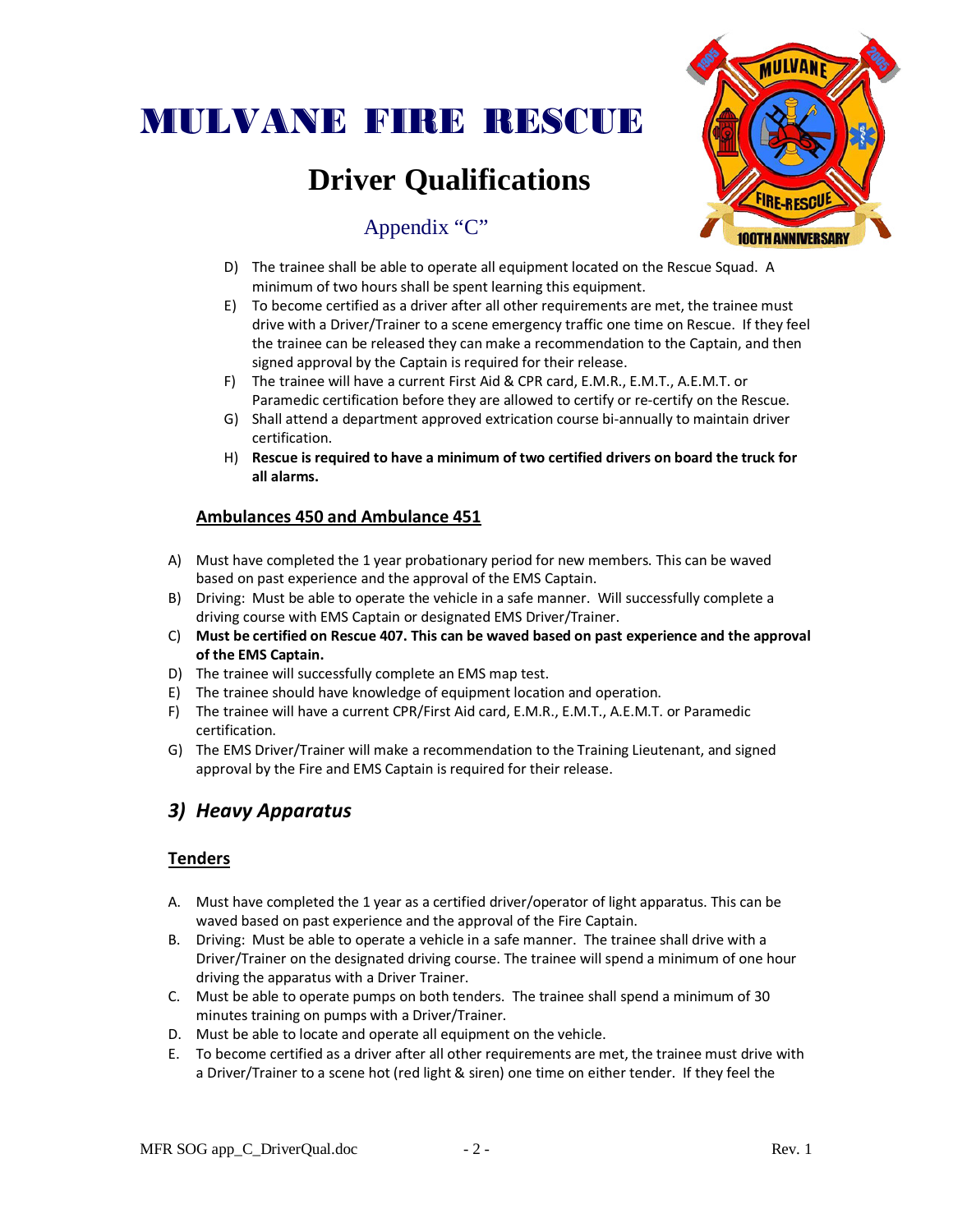# **Driver Qualifications**



Appendix "C"

trainee can be released, they can make a recommendation to the Training Lieutenant, and then signed approval by the Fire Captain is given for their release.

F. It is recommended, not required that the driver operator obtain NFPA 1002(Standard for Fire Apparatus Driver/Operator) certification within 3 years.

#### **Fire Engines**

- A. Must have completed the 1 year as a certified driver/operator on light apparatus and 6 months as a Tender Driver Operator. This can be waved based on past experience and the approval of the Fire Captain.
- B. Driving: Must be able to operate a vehicle in a safe manner. The trainee shall drive with a Driver/Trainer on the designated driving course. The trainee will spend a minimum of one hour driving the apparatus with a Driver Trainer.
- C. Must be able to operate pumps on each fire engine. The trainee shall spend a minimum of one hour training with a Driver/Trainer on each fire engine pumping & drafting.
- D. Must be able to locate and operate all equipment on the vehicle.
- E. To become certified as a driver after all other requirements are met, the trainee must drive with a Driver/Trainer to a scene hot (red light & siren) one time on any engine. If they feel the firefighter can be released they can make a recommendation to the Training Lieutenant, and then signed approval by the Fire Captain is given for their release.
- F. To qualify on Engine 401, the trainee must have current certifications on Engine 402 and Engine 403.
- G. It is recommended, not required that the driver operator obtain NFPA 1002(Standard for Fire Apparatus Driver/Operator) certification within 3 years.

#### **Driver Recertification:**

- A. Driver Operators must re-certify every 2 years on each vehicle.
- B. Re-certification is accomplished by
	- 1) Successfully demonstrating the ability to driving the apparatus
	- 2) Successfully pumping and drafting the apparatus
	- 3) Successfully operate equipment on the vehicle
	- 4) Knowledge of where the equipment is located with a Driver/Trainer.
	- 5) Knowledge of the Fire response district.
- C. The Driver/Trainer can make a recommendation to the Training Lieutenant, and then a signed approval by the Fire Captain for their release
- D. All Driver Operators must complete an apparatus re-certification with a Driver/Trainer within 30 days of their expiration date.